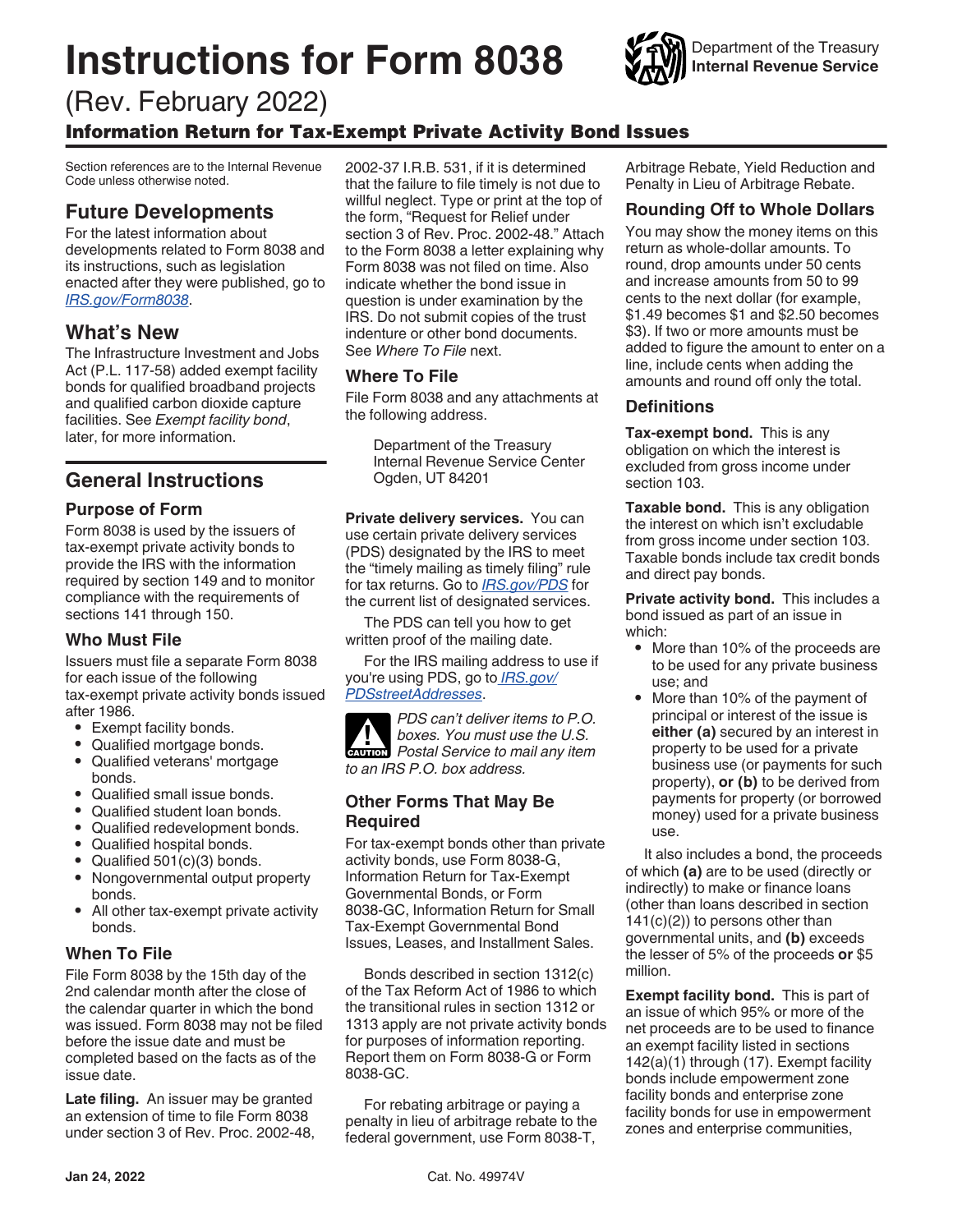respectively, and recovery zone facility bonds for use in recovery zones.

**Qualified mortgage bond.** This is part of an issue:

- 1. Of which all proceeds (except issuance costs and reasonably required reserves) are to be used to finance owner-occupied residences,
- 2. That meets the requirements of subsections (c) through (i) and (m) (7) of section 143,
- 3. That does not meet the private business tests of sections 141(b)(1) and (2), and
- 4. For which repayments of principal on financing provided by the issue (that are received more than 10 years after the date of issuance) are used to redeem bonds that are part of the issue. Amounts of less than \$250,000 need not be used to redeem bonds under this requirement.

## **Qualified veterans' mortgage bond.**

This is part of an issue:

- 1. Of which 95% or more of the net proceeds are to be used to provide residences for veterans;
- 2. For which the payment of the principal and interest is secured by the general obligation of a state;
- 3. That meets the requirements of subsections  $(c)$ ,  $(g)$ ,  $(i)(1)$ , and  $(l)$  of section 143; and
- 4. That does not meet the private business tests of sections 141(b)(1) and (2).

**Qualified small issue bond.** This is part of an issue not exceeding \$1 million of which 95% or more of the net proceeds are to be used to finance the following.

- Land or depreciable property to be used for manufacturing, or subject to additional limitations, farming purposes; or
- A redemption of a prior issue of qualified small issue bonds.

**Note.** The \$1 million limit can be increased to \$10 million if an election is made to take certain capital expenditures into account. See section  $144(a)(4)$ .

**Qualified student loan bond.** This is part of an issue of which:

1. 90% or more of the net proceeds are to be used to make or finance student loans under a program of

general application to which the Higher Education Act of 1965 applies (see section 144(b)(1)(A) for additional requirements), or

2. 95% or more of the net proceeds are to be used to make or finance student loans under a program of general application approved by the state (see section 144(b)(1)(B) for additional requirements).

**Qualified redevelopment bond.** This is generally part of an issue of which 95% or more of the net proceeds are to be used for one or more redevelopment purposes in any designated blighted area. See section 144(c) for specific requirements.

**Qualified 501(c)(3) bond.** This is any private activity bond that meets the following conditions.

- 1. All property financed by the net proceeds of the bond issue is to be owned by a section 501(c)(3) organization or a governmental unit.
- 2. The bond would not be a private activity bond if (a) section 501(c)(3) organizations were treated as governmental units with respect to their activities that do not constitute unrelated trades or businesses (determined by applying section 513(a)); and (b) the private activity bond definition was applied using a 5% threshold (instead of 10%) for the private use, security, and/or payment tests, and the activities that constitute unrelated trades or businesses are aggregated with any other private use, security, or payment and by substituting "net proceeds" (instead of proceeds) each place it appears.

A qualified 501(c)(3) bond includes the following.

- Qualified hospital bond that is part of an issue of which 95% or more of the net proceeds are to be used for a hospital. See section 145(c).
- Qualified nonhospital bond that is other than a qualified hospital bond. In general, an organization cannot have more than \$150 million of qualified 501(c)(3) nonhospital bonds. However, the limit does not apply to bonds issued after August 5, 1997, if 95% or more of the net proceeds of the issue are to be used solely for capital expenditures incurred after that date. See section 145(b).

Restrictions apply to the use of qualified 501(c)(3) bonds (both hospital and nonhospital) to provide residential rental housing. See section 145(d).

**Note.** Interest on any bond issued after December 31, 2017, to advance refund a tax-exempt bond is not excluded from gross income.

**Issue price.** The issue price of bonds is generally determined under Regulations section 1.148-1(f). Thus, when issued for cash, the issue price is the first price at which a substantial amount of the bonds are sold to the public. To determine the issue price of a bond issued for property, see sections 1273 and 1274 and the related regulations.

**Note.** The issue price does not include interest from the date the bonds are dated to the date of issue.

**Issue.** Generally, bonds are treated as part of the same issue if they are issued by the same issuer, on the same date, and in a single transaction, or series of related transactions. See Regulations section 1.149(e)-1(e)(2).

**Arbitrage rebate.** Generally, interest on a state or local bond is not tax exempt unless the issuer of the bond rebates to the United States arbitrage profits earned from investing proceeds of the bond in higher yielding nonpurpose investments. See section 148(f).

**Construction issue.** This is an issue of tax-exempt bonds that meets **both** of the following conditions.

- 1. At least 75% of the available construction proceeds are to be used for construction expenditures with respect to property to be owned by a governmental unit or a section 501(c)(3) organization.
- 2. All the bonds that are part of the issue are qualified  $501(c)(3)$  bonds, bonds that are not private activity bonds, or private activity bonds issued to finance property to be owned by a governmental unit or a section 501(c)(3) organization.

In lieu of rebating any arbitrage that may be owed to the United States, the issuer of a construction issue may make an irrevocable election to pay a penalty. The penalty is equal to  $1\frac{1}{2}\%$  of the amount of construction proceeds that do not meet certain spending requirements. See section 148(f)(4)(C) (vii) and the Instructions for Form 8038-T.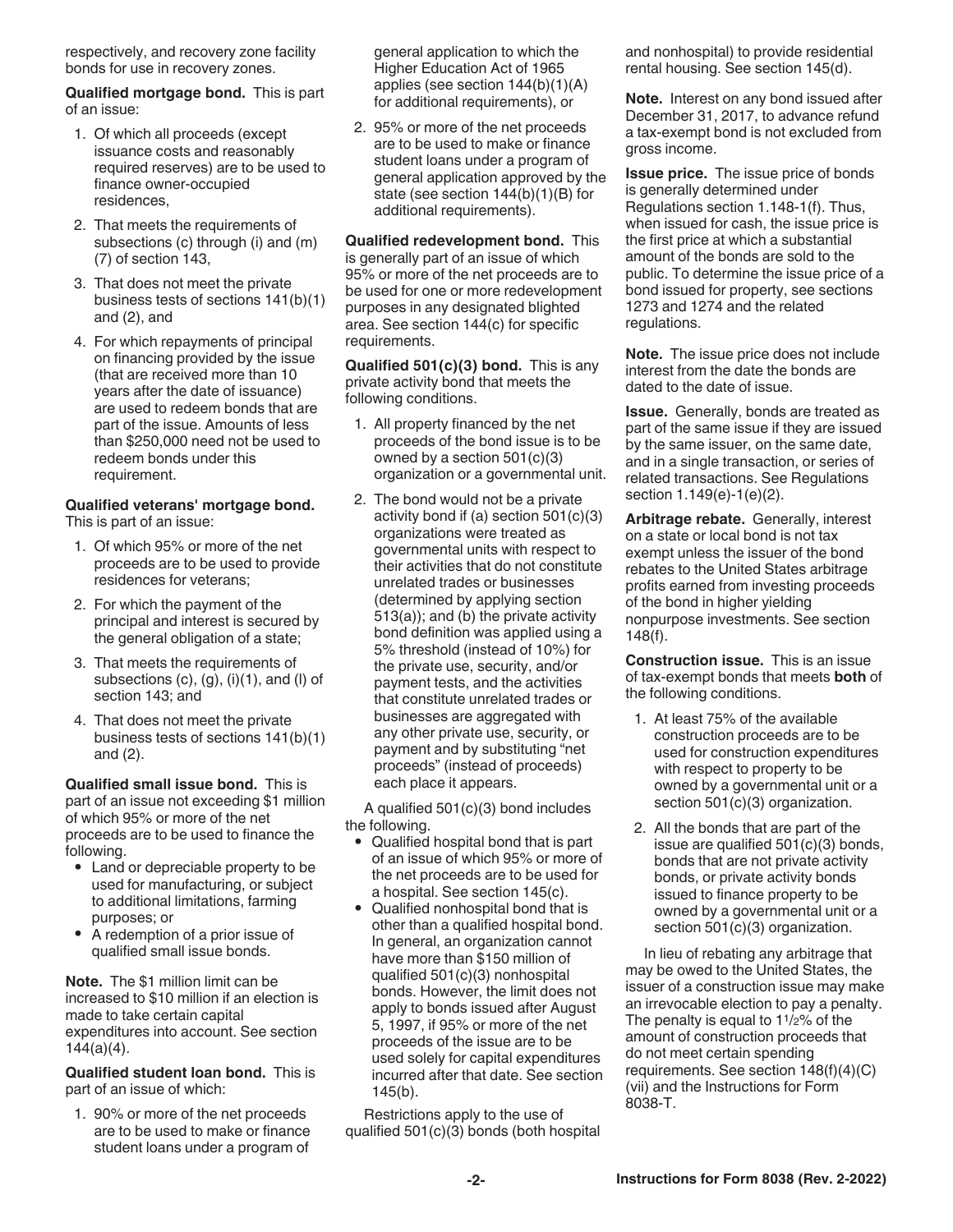## **Specific Instructions**

## **Part I—Reporting Authority**

**Amended return.** An issuer may file an amended return to change or add to the information reported on a previously filed return for the same date of issue. If you are filing to correct errors or change a previously filed return, check the "Amended Return" box in the heading of the form.

The amended return must provide all the information reported on the original return, in addition to the new or corrected information. Attach an explanation of the reason for the amended return.

**Line 1.** The issuer's name is the name of the entity issuing the bonds, not the name of the entity receiving the benefit of the financing.

**Line 2.** An issuer that does not have an employer identification number (EIN) should apply online by visiting the IRS website at *[IRS.gov/EIN](https://www.irs.gov/businesses/small-businesses-self-employed/apply-for-an-employer-identification-number-ein-online)*. The organization may also apply for an EIN by faxing or mailing Form SS-4 to the IRS.

**Line 3a.** If the issuer wishes to authorize a person other than an officer or other employee of the issuer (including a legal representative or paid preparer) to communicate with the IRS and whom the IRS may contact with respect to this return (including in writing or by telephone), enter the name of such person here. The person listed in line 3a must be an individual. Do not enter the name and title of an officer or other employee of the issuer here (use line 10a for that purpose).

**Note.** By authorizing a person other than an authorized officer or other employee of the issuer to communicate with the IRS and whom the IRS may contact with respect to this return, the issuer authorizes the IRS to communicate directly with the individual entered on line 3a and consents to disclose the issuer's return information to that individual, as necessary, in order to process this return.

**Lines 4 and 6.** If you listed in line 3a a person other than an officer or other employee of the issuer (including a legal representative or paid preparer) to communicate with the IRS and whom the IRS may contact with respect to this return, enter the number and street (or P.O. box if mail is not delivered to street address), city, town, or post office, state, and ZIP code of that person.

Otherwise, enter the issuer's number and street (or P.O. box if mail is not delivered to street address), city, town, or post office, state, and ZIP code.

**Note.** The address entered on lines 4 and 6 is the address the IRS will use for all written communications regarding the processing of this return, including any notices.

**Line 5.** This line is for IRS use only. Do not make an entry.

**Line 7.** The date of issue is generally the first date on which the issuer physically exchanges any bond included in the issue for the underwriter's (or other purchaser's) funds.

**Line 8.** If there is no name of the issue, please provide other identification of the issue.

**Line 9.** Enter the CUSIP (Committee on Uniform Securities Identification Procedures) number of the bond with the latest maturity. If the issue does not have a CUSIP number, write "None."

**Line 10a.** Enter the name and title of the officer or other employee of the issuer whom the IRS may call for more information. If the issuer wishes to designate a person other than an officer or other employee of the issuer (including a legal representative or paid preparer) whom the IRS may call for more information with respect to the return, enter the name, title, and telephone number of such person on lines 3a and 3b.



*Complete lines 10a and 10b even if you complete lines 3a <u>caution</u>* and 3b.

## **Part II—Type of Issue**



*Elections referred to in Part II are made on the original bond*  **documents, not on this form.** 

You must identify the type of bonds issued by entering the issue price in the box corresponding to the type of bond (see *Issue price* under *Definitions*, earlier). Also enter information on line 20b, Reissuance, if applicable.

**Line 11f.** After entering the issue price, check the appropriate box for the percentage test elected by the issuer at the time of issuance of the bonds. Then, check the appropriate box to show whether an election was made for deep rent skewing. See Rev. Rul. 94-57, 1994-2 C.B. 5, for guidance on figuring the income limits applicable to these bonds.

**Line 11h.** Bonds issued to finance certain facilities may also qualify as exempt facility bonds if they were (a) permitted as exempt facility bonds under prior law, and (b) issued under one of the transitional rules of the Tax Reform Act of 1986 (the 1986 Act).

| <b>These facilities</b><br>include     | As described in<br>former section |
|----------------------------------------|-----------------------------------|
| A sports facility                      | 103(b)(4)(B)                      |
| A convention or trade<br>show facility | 103(b)(4)(C)                      |
| A parking facility                     | 103(b)(4)(D)                      |
| A pollution control facility           | 103(b)(4)(F)                      |
| A hydroelectric facility               | 103(b)(4)(H)                      |
| An industrial park                     | 103(b)(5)                         |

If one of the above applies, indicate the facility type and then give the specific provision of the 1986 Act pertaining to the facility on line 11h.

**Line 11i.** Enter the issue price if the bonds are part of any issue 95% or more of the net proceeds of which are to be used to provide any enterprise zone facility in an empowerment zone or enterprise community. See section 1394.

**Line 11j.** Enter the issue price if the bonds are (a) issued after August 5, 1997, and (b) part of any issue 95% or more of the net proceeds of which are to be used to provide any empowerment zone facility. See section 1394(f).

The updated information on the designated urban empowerment zones is available at *[www.hud.gov](https://hud.gov)*; for the designated rural empowerment zones, go to *[www.rd.usda.gov](https://www.rd.usda.gov/programs-services/businesses/rural-economic-area-partnership-program-reap-zones)*.

**Line 11q.** On the space provided, enter the facility type, if applicable, and enter the issue price of the bonds in the issue price column.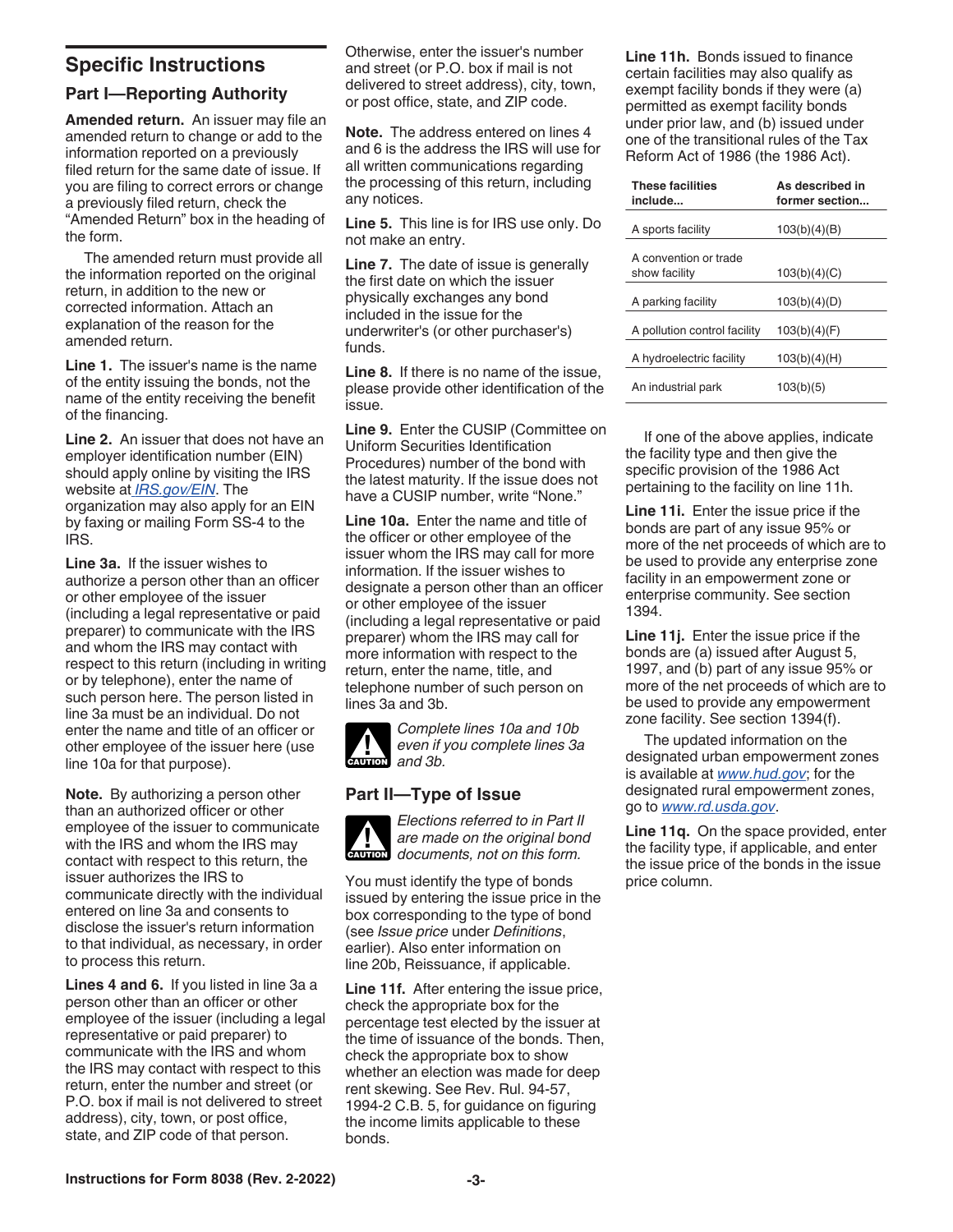| Facility types include                                                                                                                                     | As described<br>in section                 |
|------------------------------------------------------------------------------------------------------------------------------------------------------------|--------------------------------------------|
| Environmental<br>enhancements of<br>hydroelectric generating                                                                                               | $142(a)(12)$ and                           |
| facilities                                                                                                                                                 | 142(i)                                     |
| High-speed intercity rail<br>facilities*                                                                                                                   | $142(a)(11)$ ,<br>$142(c)$ , and<br>142(i) |
| *Note. Proceeds of an exempt facility bond may not<br>be used for this type of facility if there is a<br>nongovernmental owner of the facility unless that |                                            |
| owner makes an irrevocable election <b>not</b> to claim (1)                                                                                                |                                            |

owner makes an irrevocable election *not* to claim (1) depreciation under section 167 or 168, or (2) any credit against its income tax with respect to the property financed with the net proceeds of the issue.

**Line 12b.** This line is for IRS use only. Do not make an entry.

**Line 13.** Check the box if the issuer has elected, in the bond indenture or related document, to pay to the United States the amount described in section  $143(g)(3)(D)$ .

**Line 14.** Enter the issue price if the bond issue is an exempt issue of \$10 million or less for which an election under section 144(a)(4) has been made by the issuer at or before the time of issuance on the bonds or in its records. See section 144(a). Check the box if the \$10 million small issue exemption applies.

**Line 17.** Attach a schedule listing the name and EIN for each section 501(c) (3) organization benefiting from these qualified hospital bonds.

**Line 18.** Enter the total amount of qualified nonhospital bonds described in section 145(b)(2) that are a part of this issue. For each section 501(c)(3) organization benefiting from these qualified nonhospital bonds, attach a schedule listing:

- 1. The name of the organization;
- 2. Its EIN;
- 3. The amount of this issue of bonds benefiting the organization; and
- 4. If the box for line 18 is not checked, the amount of all other nonhospital bonds outstanding as of the date of this issue that benefit the organization.

**Note.** The amount in item 4 above plus line 18 cannot exceed \$150 million with respect to bonds issued (a) prior to August 6, 1997, and (b) after August 5, 1997, if used for noncapital expenditures. The \$150 million limit does not apply to bonds issued after

August 5, 1997, if 95% or more of the net proceeds are used solely for capital expenditures incurred after that date.

**Line 19.** Enter the issue price if the bonds are used to acquire nongovernmental output property, which is property used by a nongovernmental person in connection with an output facility (such as an electric or gas power project).

**Line 20a.** For IRS use only. Do not make an entry.

**Line 20b.** If the Form 8038 is filed because the bonds are treated as reissued (i) pursuant to Regulations section 1.141-12 or other applicable authority concerning remedial actions, or (ii) because of a significant modification described in Regulations section 1.1001-3 or other applicable authority, complete line 20b, Reissuance, by writing a description of the original type of issue (for example, tax-exempt governmental bonds, qualified 501(c)(3) bonds, Build America bonds, qualified energy conservation bonds, exempt facility bonds, qualified small issue bonds, etc.) in the space provided and entering the amount of bonds treated as reissued in the issue price column.

**Line 20c.** Enter the issue price only if none of the lines above apply and you are required to file an information return for a private activity bond. Enter a description of the bond type.

#### **Part III—Description of Bonds**

**Line 21.** For column (a), the final maturity date is the last date the issuer must redeem the entire issue.

For column (b), see *Issue price* under *Definitions*, earlier.

For column (c), the stated redemption price at maturity of the entire issue is the sum of the stated redemption prices at maturity of each bond issued as part of the issue.

For column (d), the weighted average maturity is the sum of the products of the issue price of each maturity and the number of years to maturity (determined separately for each maturity and by taking into account mandatory redemptions), divided by the issue price of the entire issue (from line 21, column (b)).

For column (e), the yield, as defined in section 148(h), is the discount rate that, when used to figure the present value of all payments of principal and interest to be paid on the bond, produces an amount equal to the

purchase price, including accrued interest. See Regulations section 1.148-4 for specific rules to figure the yield on an issue. If the issue is a variable rate issue, write "VR" as the yield of the issue. For other than variable rate issues, carry the yield out to four decimal places (for example, 5.3125%).

## **Part IV—Uses of Proceeds of Issue**

**Line 22.** Enter the amount of proceeds that will be used to pay interest on the issue accruing prior to the date of issue. For definition of date of issue, see these instructions, line 7.

**Line 24.** Enter the amount of the proceeds that will be used to pay bond issuance costs, including fees for trustees and bond counsel. If no bond proceeds have been used to pay bond issuance costs, enter zero. Do not leave this line blank.

**Line 25.** Enter the amount of the proceeds that will be used to pay fees for credit enhancement that are taken into account in determining the yield on the issue for purposes of section 148(h) (for example, bond insurance premiums and certain fees for letters of credit).

**Line 26.** Enter the amount of the proceeds that will be allocated to such a fund.

**Line 27.** Enter the amount of the proceeds that will be used to pay principal, interest, or call premium on any tax-exempt bonds, including proceeds that will be used to fund an escrow account for this purpose.

**Line 28.** Enter the amount of the proceeds that will be used to pay principal, interest, or call premium on any taxable bonds, including proceeds that will be used to fund an escrow account for this purpose.

#### **Part V—Description of Property Financed**

**Line 31.** Enter the amount of nonrefunding proceeds used to finance real and depreciable personal property and if the bonds are qualified 501(c)(3) bonds, the proceeds used to refund taxable bonds used to finance real and depreciable property. If the amounts are not available at the time of issuance, make a reasonable proration between the land, buildings, and equipment.

**Note.** Under section 147(c), a private activity bond is not a qualified bond if 25% or more of the proceeds are used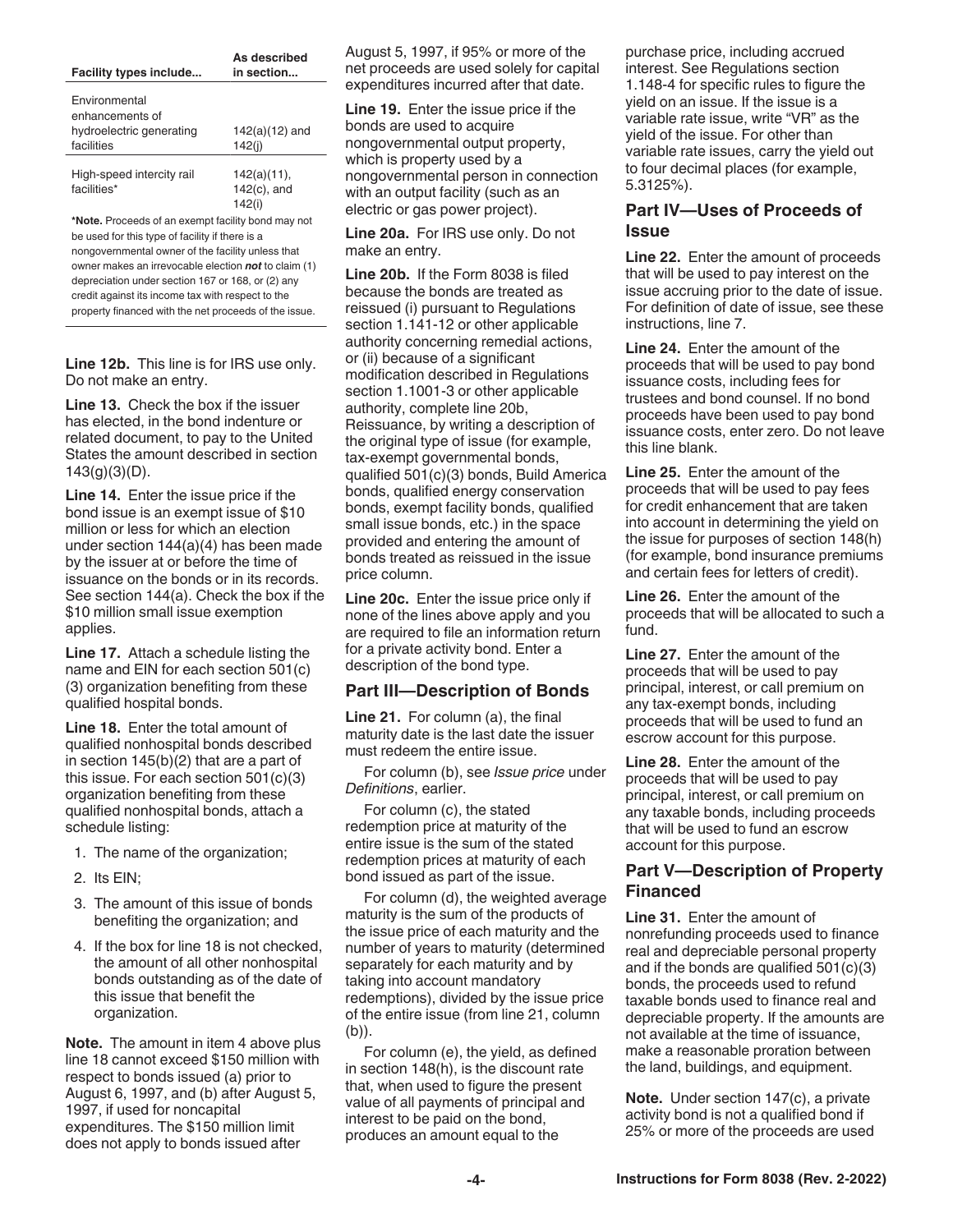for the acquisition of land or if any of the proceeds are used to acquire farm land (other than an amount of proceeds not in excess of \$450,000 to be used by a first-time farmer). An exception to this general rule is for land acquired for certain environmental purposes. See section 147(c)(3). Also, a bond is not a qualified bond if the proceeds are used for the acquisition of used property (other than land), except in the case of certain rehabilitations. See section 147(d).

For items that do not readily fit within categories 31a, b, c, or d, enter the amount of those proceeds in category 31e, Other, and briefly describe them on the line.

**Line 32.** For each project to be financed with proceeds entered on line 31a, b, c, d, or e, enter the corresponding:

- Six-digit North American Industry Classification System (NAICS) code that best describes the project, and
- Face amount of the project.

If there are more than four projects to be financed by the issue, attach a separate sheet of paper stating the NAICS codes and face amount of each project.

For the purpose of determining NAICS codes where the project fits into more than one category, the ultimate use of the facility determines the NAICS code number. For example, an investment partnership financing a manufacturing facility should use the relevant manufacturing NAICS code, not the partnership's financial activities code.

The NAICS codes are available on the U.S. Census Bureau website at *[www.census.gov/naics](https://www.census.gov/naics/)*.

## **Part VI—Description of Refunded Bonds**

Complete this part only if the bonds are to be used to refund a prior issue of tax-exempt bonds or taxable bonds.

**Lines 33 and 34.** The remaining weighted average maturity is determined without regard to the refunding. The weighted average maturity is determined in the same manner as for line 21, column (d).

**Line 35.** Enter the last date on which any of the bonds being refunded will be called.

**Line 36.** If more than a single issue of tax-exempt bonds or taxable bonds will be refunded, enter the date of issue for each refunded issue.

#### **Part VII—Miscellaneous**

**Line 37.** Under the rules of section 147(f), private activity bonds are not tax exempt unless they receive public approval by certain officials or voter referendums. Enter the name of the governmental unit(s) approving the issue. Enter also the date of approval by the applicable elected representatives and the date of the public hearing. In the alternative, enter the date of the voter referendum.

If, under the rules of section 147(f), no approval is needed because the issue meets an exception to the public approval requirement, write "No approval needed" on line 37. Also enter on line 37 the provision of section 147(f) under which the issue is excepted (for example, "section  $147(f)(2)(D)$ "), or if under any transitional rule, write "Transitional rule" and the applicable Act (for example, "Tax Reform Act of 1986") and section.

**Line 39.** Check this box if the issue is a construction issue and an irrevocable election to pay a penalty in lieu of arbitrage rebate has been made on or before the date the bonds were issued. The penalty is payable with a Form 8038-T for each 6-month period after the date the bonds are issued. Do not make any payment of penalty in lieu of arbitrage rebate with this form. See Rev. Proc. 92-22, 1992-1 C.B. 736, for rules regarding the "election document."

**Line 40a.** Check this box if the issuer has identified a hedge on its books and records in accordance with Regulations sections 1.148-4(h)(2)(viii) and 1.148-4(h)(5) that permit an issuer of tax-exempt bonds to identify a hedge for it to be included in yield calculations for figuring arbitrage.

**Line 41.** In determining if the issuer has super-integrated a hedge, apply the rules of Regulations section 1.148-4(h) (4). If the hedge is super-integrated, check the box.

**Line 42a.** If any portion of the gross proceeds of the issue are or will be invested in a guaranteed investment contract (GIC), as defined in Regulations section 1.148-1(b), enter the amount of the gross proceeds so invested.

**Line 42b.** Enter the final maturity date of the GIC.

**Line 42c.** Enter the name of the GIC provider.

**Line 43.** If there are applicable provisions under either the Code or Regulations to ensure that all nonqualified bonds of this issue are remediated and the issuer has established written procedures to comply with such remedial provisions, check the box. For example, remedial provisions under Regulations section 1.142-2 apply to exempt facility bonds; Regulations section 1.144-2 applies section 1.142-2 to qualified small issue bonds; Regulations section 1.145-2 applies section 1.141-12 to qualified 501(c)(3) bonds; and section 142(f)(2) (B) applies to bonds issued to finance facilities for the local furnishing of electric energy or gas.

**Line 44.** Check the box if the issuer has established written procedures to monitor compliance with the arbitrage, yield restriction, and rebate requirements of section 148.

**Line 45a.** Determine and enter the amount of the proceeds of the issue used to reimburse the issuer for amounts paid for a qualified purpose prior to the issuance of the bonds. See Regulations section 1.150-2.

**Line 45b.** Subject to certain exceptions under Regulations section 1.150-2(f), an issuer must adopt an official intent, as described in Regulations section 1.150-2(e), to reimburse itself for preissuance expenditures within 60 days after payment of the original expenditure. Enter the date the official intent was adopted.

**Line 46.** Check this box if:

| The issue is<br>comprised of      | As described in<br>section                                                                   |
|-----------------------------------|----------------------------------------------------------------------------------------------|
|                                   |                                                                                              |
| Qualified<br>redevelopment bonds  | 144(c)                                                                                       |
| Qualified small issue<br>bonds    | 144(a)                                                                                       |
| <b>Exempt facilities</b><br>bonds | $142(a)(4)$ through<br>142(a)(11), 142(a)(13)<br>through $142(a)(17)$ ,<br>1394, and 1400U-3 |

If one of the above applies, then enter the name and EIN of the primary private user. A "primary private user" is the nongovernmental entity that meets the private business tests of section 141(b) or private loan financing test of section 141(c).

## **Part VIII—Volume Caps**

**Line 47.** Enter the amount of volume cap allocated to the issuer. Attach a copy of the state certification, if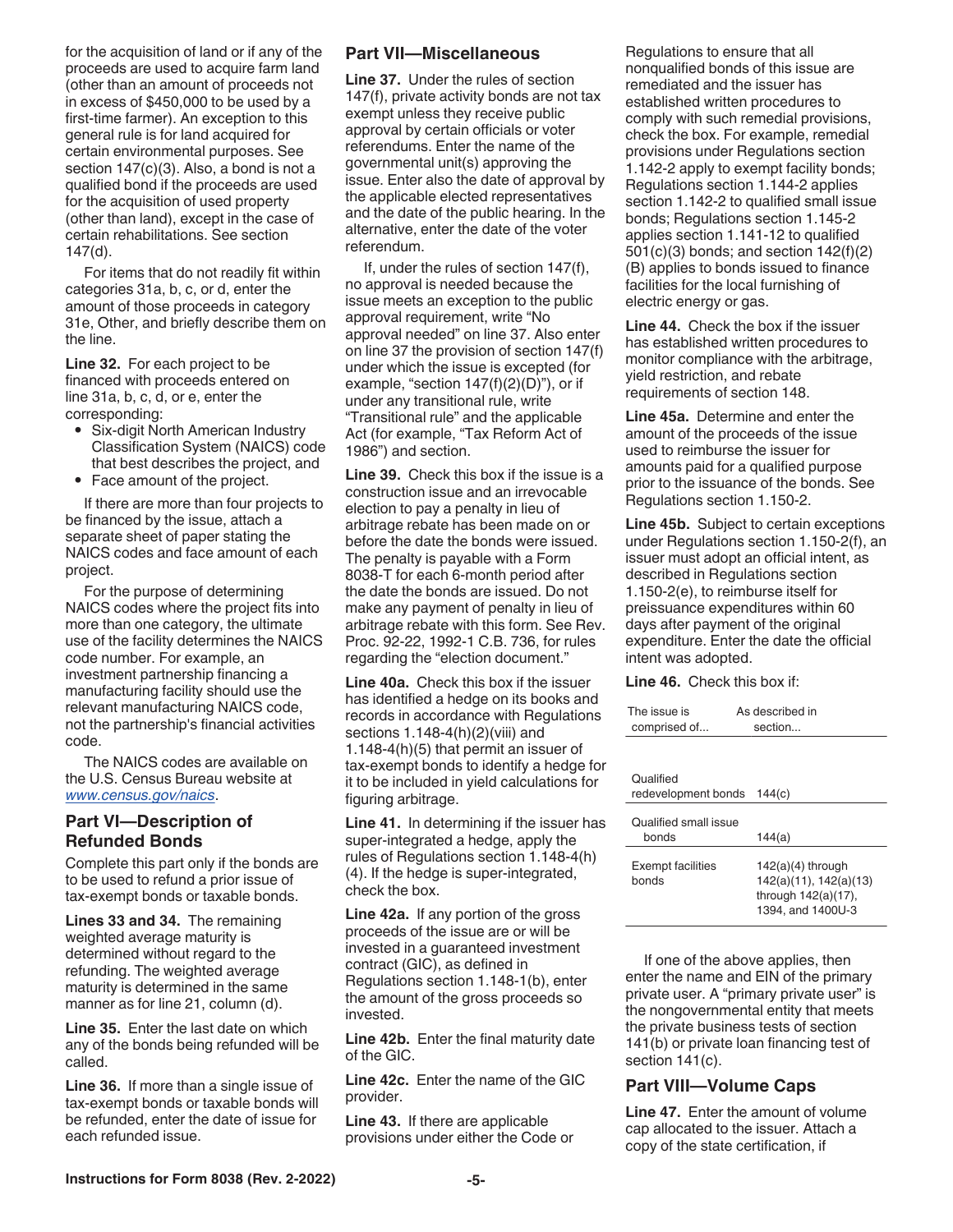applicable. The appropriate state official must certify that the issue meets the requirements of section 146 (relating to volume cap on private activity bonds). See the regulations under section 149(e). The certification must also include the information requested by lines 1, 2, and 7 through 9 on page 1 of Form 8038, as well as the title of the certifying official.

Failure to attach the certification with the information described in the paragraph above may result in a delay in processing this form.

**Line 48.** Enter the amount of the issue subject to the unified state volume cap for private activity bonds under section 146. If, under section 141(b)(5), the nonqualified amount of an issue exceeds \$15 million, but does not exceed the amount that would cause a bond which is part of an issue to be treated as a private activity bond, the issuer must allocate a part of its volume cap to the nonqualified amount over \$15 million. Include amounts subject to volume cap under section 146(g)(4), (5), and (6). However, for high-speed intercity rail facilities and qualified broadband projects, if all the bond-financed property is governmentally owned, no volume cap applies. See sections 146(g) and 142(b)  $(1)(B)$ .

**Line 49.** This line is for the IRS use only. Do not make an entry.

**Line 49a.** Enter the amount of any bond issued as part of an issue to finance exempt facilities that are not subject to the unified state volume cap. These facilities include the following.

- Airports.
- Docks.
- Wharves.
- Environmental enhancements of hydroelectric generating facilities.
- Qualified public educational facilities.
- Qualified green building and sustainable design projects.
- Qualified highway or surface freight transfer facilities.
- Solid waste facilities. **Note.** These facilities may have to be governmentally owned. See section 146(h) and section 142(b) (1).
- High-speed intercity rail facilities.
- Qualified broadband projects.
- Qualified carbon dioxide capture facilities.

**Note.** Only 75% of any exempt facility bond for high-speed intercity rail facilities, qualified broadband projects, and qualified carbon

dioxide capture facilities are not subject to the volume cap; however, for high-speed intercity rail facilities and qualified broadband projects, no volume cap applies if all the bond-financed property is governmentally owned. See sections 146(g) and 142(b)(1)(B).

**Line 49b.** If any part of the issue is issued under a carryforward election, enter the amount of the bonds being issued under that election. Attach a copy of the applicable Form 8328, Carryforward Election of Unused Private Activity Bond Volume Cap.

**Line 49c.** If any part of the issue is not subject to the volume cap under a transitional rule of the Tax Reform Act of 1986, enter the appropriate section of the Act and then the amount of the bonds excepted from the volume cap by that rule.

**Line 49d.** Any bond that is issued to currently refund another bond is not subject to the volume cap to the extent that the amount of such bond does not exceed the outstanding amount of the refunded bond. See section 146(i) and section 1313(a) of the Tax Reform Act of 1986. Enter the amount not subject to the volume cap. Also enter the amount issued to currently refund another bond pursuant to authority provided in Notice 2019-39, 2019-24 I.R.B. 1322, Current Refundings for Certain Targeted State, Local, and Indian Tribal Government Bond Programs.

**Line 50b.** Enter the state limit on qualified veterans' mortgage bonds for the calendar year under section 143(l) (3).

**Line 51a.** Enter the amount of volume cap allocated to the issuer. Attach a copy of the government's certification. The official must certify that the issue meets the requirements, including the applicable volume cap under section 1394(f). The certification must also include the information requested by lines 1, 2, and 7 through 9 on page 1 of Form 8038, as well as the title of the certifying official.

**Line 51b.** Enter the name of the empowerment zone. See the instructions for line 11j on where to get the names of the empowerment zones.

**Line 52.** Enter the amount of volume cap allocated to the issuer. Attach a copy of the state certification, if applicable. The appropriate state official must certify that the issue meets the volume cap requirements of section 142(k)(5). The certification must also

include the information requested by lines 1, 2, and 7 through 9 on page 1 of Form 8038, as well as the title of the certifying official.

#### **Signature and Consent**

An authorized representative of the issuer must sign Form 8038 and any applicable certification. Also print the name and title of the person signing Form 8038. The authorized representative of the issuer signing this form must have the authority to consent to the disclosure of the issuer's return information, as necessary to process this return, to the person(s) that has been designated in Form 8038.

**Note.** If the issuer in Part I, lines 3a and 3b, authorizes the IRS to communicate (including in writing and by telephone) with a person other than an officer or other employee of the issuer, by signing this form, the issuer's authorized representative consents to the disclosure of the issuer's return information, as necessary to process this return, to such person.

#### **Paid Preparer**

If an authorized officer of the issuer filled in this return, the paid preparer's space should remain blank. Anyone who prepares the return but does not charge the organization should not sign the return. Certain others who prepare the return should not sign. For example, a regular, full-time employee of the issuer, such as a clerk, secretary, etc., should not sign.

Generally, anyone who is paid to prepare a return must sign it and fill in the other blanks in the *Paid Preparer Use Only* area of the return. The paid preparer must:

- Sign the return in the space provided for the preparer's signature,
- Enter the preparer information, and
- Give a copy of the return to the issuer.

#### **Paperwork Reduction Act Notice.**

We ask for the information on this form to carry out the Internal Revenue laws of the United States. You are required to give us the information. We need it to ensure that you are complying with these laws and to allow us to figure and collect the right amount of tax.

You are not required to provide the information requested on a form that is subject to the Paperwork Reduction Act unless the form displays a valid OMB control number. Books or records